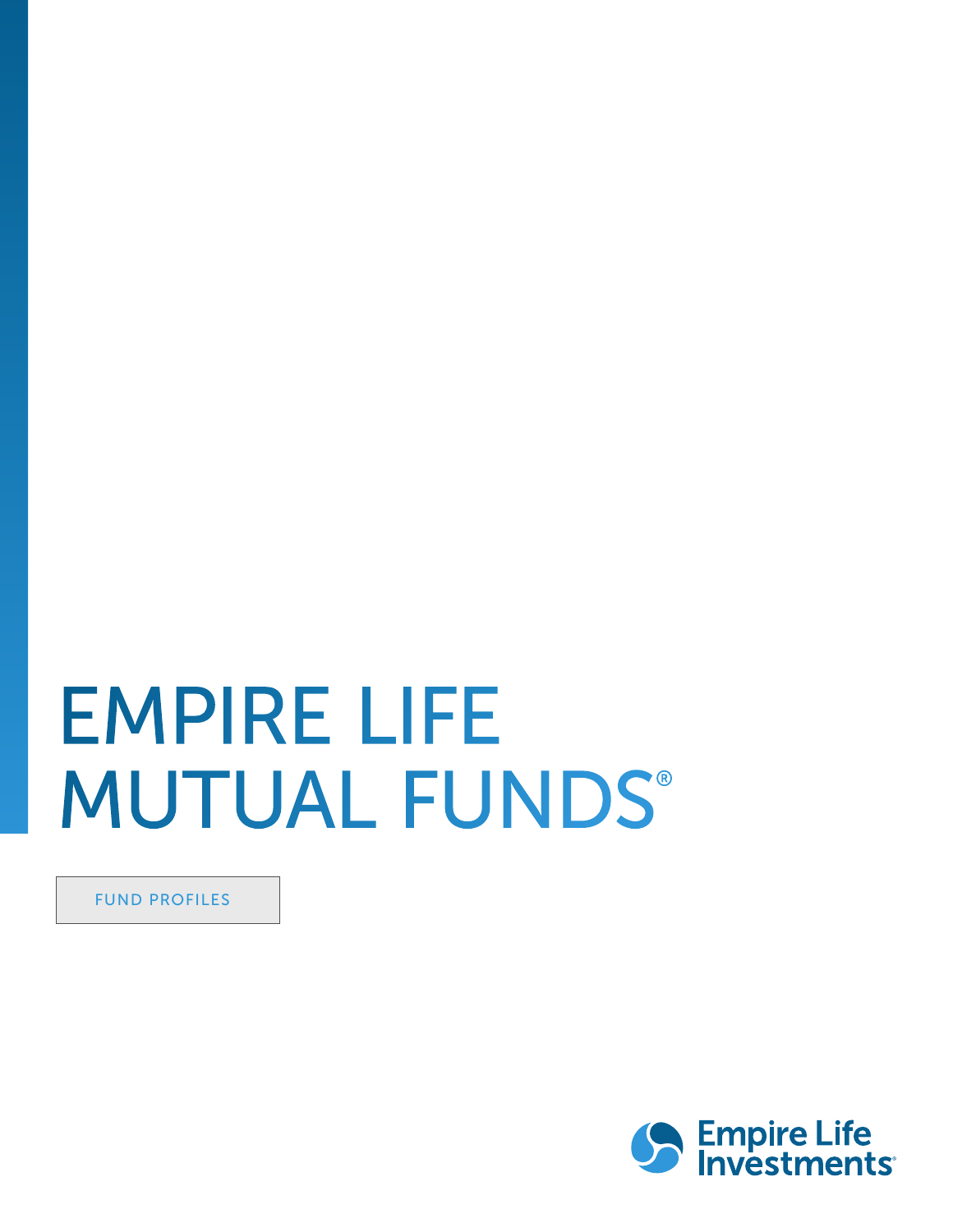# TABLE OF **CONTENTS**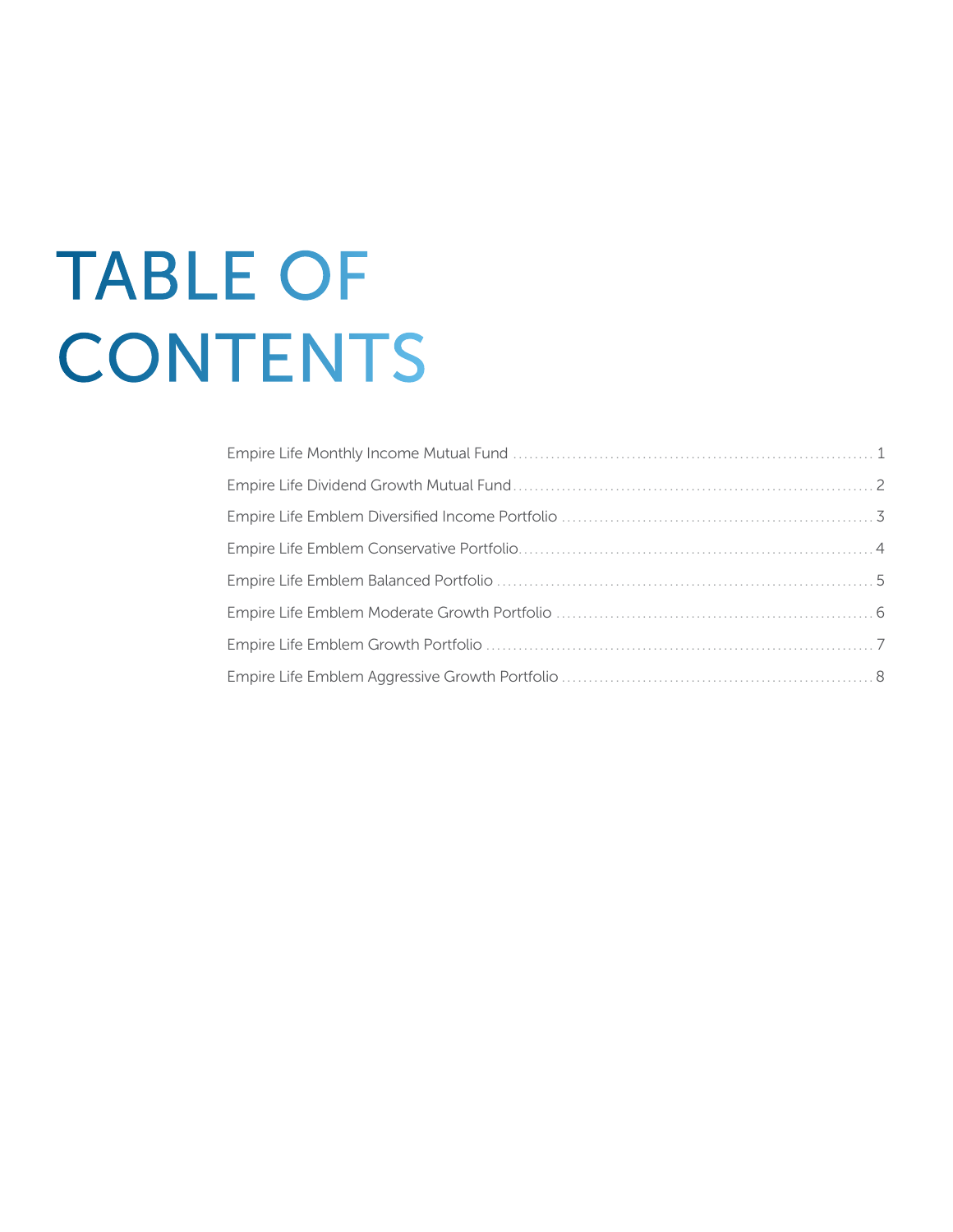## EMPIRE LIFE MONTHLY INCOME MUTUAL FUND



### Series A Mutual Fund as of April 30, 2022

#### PORTFOLIO MANAGER

Jennifer Law, CFA Ian Fung, CFA Empire Life Investment Team

#### FUND FACTS

| <b>Asset Class</b>    | Canadian Balanced |
|-----------------------|-------------------|
| Size (Mill)           | \$44.2            |
| Inception             | January 9, 2012   |
| MER (2019)            | 2.09%             |
| <b>Total Holdings</b> | 209               |

#### ASSET MIX

| <b>Canadian Equities</b>         | 49.6 % |
|----------------------------------|--------|
| Canadian Bonds                   | 37.4 % |
| U.S. Equities                    | 6.6%   |
| <b>Cash and Cash Equivalents</b> | 6.5%   |
| <b>International Equities</b>    | 0.0%   |

#### SECTOR MIX

| <b>Financials</b>             | 28.7%  |
|-------------------------------|--------|
| Energy                        | 17.2 % |
| <b>Industrials</b>            | 10.0%  |
| <b>Communication services</b> | 8.1%   |
| Consumer staples              | 7.7%   |
| Information technology        | 7.1%   |
| <b>Utilities</b>              | 5.9%   |
| <b>Materials</b>              | 5.9%   |
| <b>Real Estate</b>            | 4.9%   |
| Consumer discretionary        | 4.5%   |

#### TOP 10 HOLDINGS

| Royal Bank of Canada                             | 3.3%  |
|--------------------------------------------------|-------|
| <b>Toronto-Dominion Bank</b>                     | 3.1%  |
| Government of Canada 1.250% June 1, 2030         | 2.0%  |
| Brookfield Asset Management Inc. 'A'             | 1.9%  |
| <b>Bank of Montreal</b>                          | 1.6%  |
| Tourmaline Oil Corp. Com                         | 1.4%  |
| Government of Canada 2.500% June 1, 2024         | 1.4%  |
| <b>Manulife Financial Corporation</b>            | 1.3%  |
| Alimentation Couche-Tard Inc. Multiple Vtg<br>Sh | 1.3%  |
| Telus Corp. Com                                  | 1.3%  |
| <b>Total of Top 10</b>                           | 18.7% |

#### WHY INVEST IN THIS FUND

You are seeking growth and income by investing primarily in Canadian equity and fixed income securities

#### RISK TOLERANCE



#### GROWTH OF \$10,000 - SINCE INCEPTION



For Illustration Purposes Only

#### COMPOUND ANNUAL RETURNS (%)

|  |                                              |  |  | 1 mo 3 mo YTD 1 yr 3 yr 5 yr 10 yr Inception |
|--|----------------------------------------------|--|--|----------------------------------------------|
|  | $-2.90$ $-2.62$ $-3.84$ $4.21$ $4.96$ $3.71$ |  |  |                                              |

#### CALENDAR YEAR RETURNS (%)

|  |  | 2014 2015 2016 2017 2018 2019 2020 2021           |  |  |
|--|--|---------------------------------------------------|--|--|
|  |  | 7.88  0.19  6.91  4.63  -5.93  11.10  3.33  13.25 |  |  |

#### RECENT DISTRIBUTIONS

| May-2021 | Jun-2021 | Jul-2021 | Aug-2021 | Sep-2021 | Oct-2021 |
|----------|----------|----------|----------|----------|----------|
| 0.0390   | 0.0390   | 0.0390   | 0.0390   | 0.0390   | 0.0390   |
| Nov-2021 | Dec-2021 | Jan-2022 | Feb-2022 | Mar-2022 | Apr-2022 |
| 0.0390   | 0.1023   | 0.0418   | 0.0418   | 0.0418   | 0.0418   |

| <b>FUND CODES</b>            | Series A | <b>Series F</b> | Series T6     | Series T8     |
|------------------------------|----------|-----------------|---------------|---------------|
| <b>Front End Load</b>        | ELM301   | ELM303          | ELM306        | <b>ELM308</b> |
| <b>Deferred Sales Charge</b> | ELM371   | N/A             | <b>ELM376</b> | <b>ELM378</b> |
| <b>Low Load</b>              | ELM331   | N/A             | <b>ELM336</b> | <b>ELM338</b> |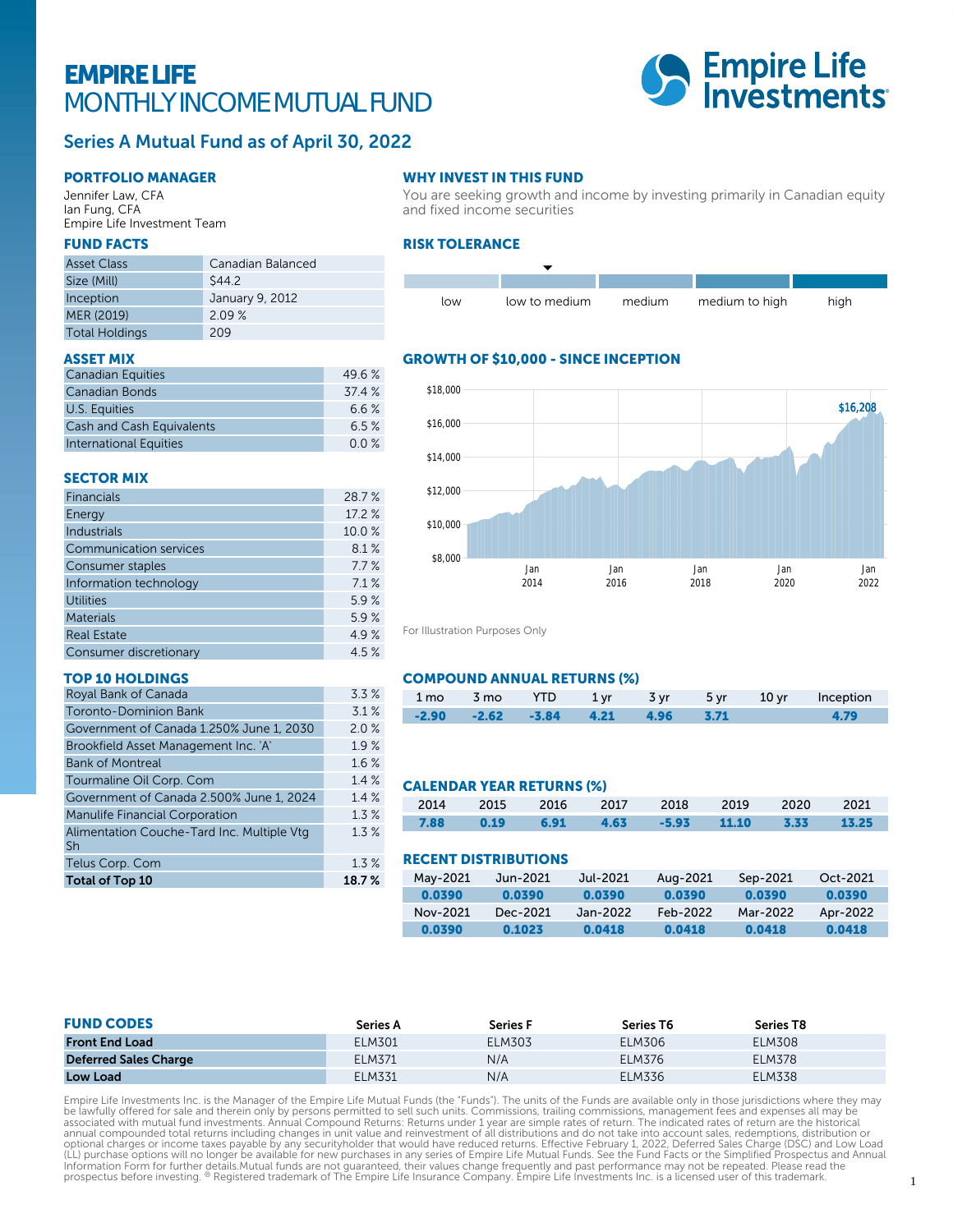## EMPIRE LIFE DIVIDEND GROWTH MUTUAL FUND



### Series A Mutual Fund as of April 30, 2022

#### PORTFOLIO MANAGER

Doug Cooper, CFA Empire Life Investment Team

#### FUND FACTS

| <b>Asset Class</b>    | Canadian Equity |
|-----------------------|-----------------|
| Size (Mill)           | \$7.5           |
| Inception             | January 9, 2012 |
| MER (2019)            | 216%            |
| <b>Total Holdings</b> | 53              |

#### ASSET MIX

| <b>Canadian Equities</b>  | 79.8% |
|---------------------------|-------|
| U.S. Equities             | 9.7%  |
| International Equities    | 7.7 % |
| Cash and Cash Equivalents | 2.8%  |

#### SECTOR MIX

| <b>Financials</b>             | 32.8%  |
|-------------------------------|--------|
| Energy                        | 15.8 % |
| <b>Communication services</b> | 8.5%   |
| <b>Industrials</b>            | 7.7%   |
| Consumer staples              | 7.5%   |
| <b>Materials</b>              | 7.4%   |
| Consumer discretionary        | 6.1%   |
| Health care                   | 4.8%   |
| <b>Utilities</b>              | 3.6%   |
| Information technology        | 3.5%   |
| <b>Real Estate</b>            | 24%    |

#### TOP 10 HOLDINGS

| Royal Bank of Canada                   | 6.2%  |
|----------------------------------------|-------|
| <b>Toronto-Dominion Bank</b>           | 5.5%  |
| <b>Bank of Nova Scotia</b>             | 4.4%  |
| Enbridge Inc.                          | 3.7%  |
| <b>TC Energy Corporation</b>           | 3.6%  |
| Emera Inc. Com                         | 3.5%  |
| Brookfield Asset Management Inc. 'A'   | 3.5%  |
| Rogers Communications Inc. CLB Non Vtg | 3.0%  |
| Canadian Imperial Bank of Commerce     | 3.0%  |
| <b>Bank of Montreal</b>                | 3.0%  |
| <b>Total of Top 10</b>                 | 39.4% |

#### WHY INVEST IN THIS FUND

You are seeking growth by investing primarily in dividend paying Canadian equity securities

#### RISK TOLERANCE



#### GROWTH OF \$10,000 - SINCE INCEPTION



For Illustration Purposes Only

#### COMPOUND ANNUAL RETURNS (%)

|  |                                              |  |  | 1 mo 3 mo YTD 1 yr 3 yr 5 yr 10 yr Inception |
|--|----------------------------------------------|--|--|----------------------------------------------|
|  | $-2.94$ $-3.49$ $-1.86$ $6.84$ $4.14$ $2.75$ |  |  | 6.01                                         |

#### CALENDAR YEAR RETURNS (%)

|  |  | 2014 2015 2016 2017 2018 2019 2020 2021        |  |  |
|--|--|------------------------------------------------|--|--|
|  |  | 8.08 -1.58 16.92 6.03 -14.64 13.30 -3.67 20.34 |  |  |

#### RECENT DISTRIBUTIONS

| May-2021 | Jun-2021 | Jul-2021 | Aug-2021 | Sep-2021 | Oct-2021 |
|----------|----------|----------|----------|----------|----------|
| n/a      | 0.0199   | n/a      | n/a      | 0.0516   | n/a      |
| Nov-2021 | Dec-2021 | Jan-2022 | Feb-2022 | Mar-2022 | Apr-2022 |
| n/a      | n/a      | n/a      | n/a      | 0.0232   | n/a      |

| <b>FUND CODES</b>            | Series A      | <b>Series F</b> | <b>Series T6</b> | Series T8     |
|------------------------------|---------------|-----------------|------------------|---------------|
| <b>Front End Load</b>        | <b>ELM501</b> | <b>ELM503</b>   | <b>ELM506</b>    | <b>ELM508</b> |
| <b>Deferred Sales Charge</b> | ELM571        | N/A             | ELM576           | <b>ELM578</b> |
| <b>Low Load</b>              | <b>ELM531</b> | N/A             | <b>ELM536</b>    | <b>ELM538</b> |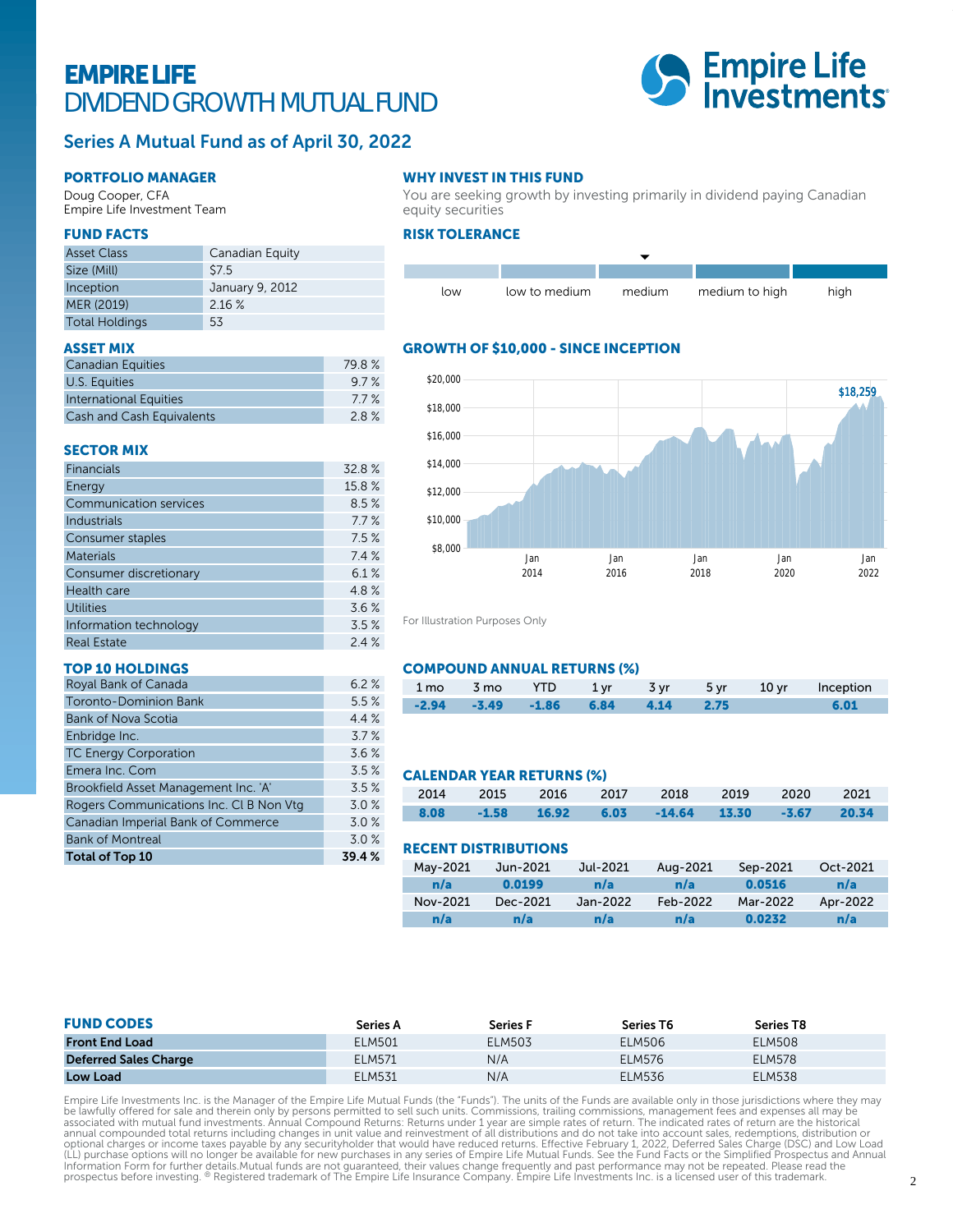## EMPIRE LIFE EMBLEM DIVERSIFIED INCOME PORTFOLIO



### Series A Mutual Fund as of April 30, 2022

#### PORTFOLIO MANAGER

Empire Life Investment Team

#### WHY INVEST IN THIS FUND

You are seeking current income and some growth by investing primarily in equity and fixed income securities, with a target equity allocation of 20%

#### RISK TOLERANCE



#### GROWTH OF \$10,000 - SINCE INCEPTION



For Illustration Purposes Only

#### COMPOUND ANNUAL RETURNS (%)

|  |                                              |  |  | 1 mo 3 mo YTD 1 yr 3 yr 5 yr 10 yr Inception |
|--|----------------------------------------------|--|--|----------------------------------------------|
|  | $-3.28$ $-5.97$ $-8.29$ $-5.72$ $-0.16$ 0.40 |  |  |                                              |

#### CALENDAR YEAR RETURNS (%)

|      |  | 2014 2015 2016 2017 2018 2019 2020 2021 |  |                     |
|------|--|-----------------------------------------|--|---------------------|
| 2.29 |  | 2.12 3.01 -3.26 7.45 5.58               |  | $\blacksquare$ 1.27 |

#### RECENT DISTRIBUTIONS

| May-2021 | Jun-2021 | Jul-2021 | Aug-2021 | Sep-2021 | Oct-2021 |
|----------|----------|----------|----------|----------|----------|
| 0.0316   | 0.0316   | 0.0316   | 0.0316   | 0.0316   | 0.0316   |
| Nov-2021 | Dec-2021 | Jan-2022 | Feb-2022 | Mar-2022 | Apr-2022 |
| 0.0316   | 0.0546   | 0.0306   | 0.0306   | 0.0306   | 0.0306   |
|          |          |          |          |          |          |

| <b>FUND CODES</b>            | Series A | <b>Series F</b> | Series T6 | Series T8 |  |
|------------------------------|----------|-----------------|-----------|-----------|--|
| <b>Front End Load</b>        | ELM8001  | ELM8003         | ELM8006   | N/A       |  |
| <b>Deferred Sales Charge</b> | ELM8071  | N/A             | ELM8076   | N/A       |  |
| Low Load                     | ELM8031  | N/A             | ELM8036   | N/A       |  |

Empire Life Investments Inc. is the Manager of the Empire Life Mutual Funds (the "Funds"). The units of the Funds are available only in those jurisdictions where they may be lawfully offered for sale and therein only by persons permitted to sell such units. Commissions, trailing commissions, management fees and expenses all may be<br>associated with mutual fund investments. Annual Compound Ret Information Form for further details.Mutual funds are not guaranteed, their values change frequently and past performance may not be repeated. Please read the<br>prospectus before investing. ® Registered trademark of The Empi

#### Asset Class Portfolio Funds

FUND FACTS

| ASSEL CIQSS           | i vitivliv i uhus |
|-----------------------|-------------------|
| Size (Mill)           | \$50.7            |
| Inception             | January 20, 2014  |
| MER (2019)            | 1.90%             |
| <b>Total Holdings</b> | 328               |

#### ASSET MIX

| <b>Canadian Bonds</b>            | 72.1 % |
|----------------------------------|--------|
| <b>Canadian Equities</b>         | 13.0%  |
| <b>Cash and Cash Equivalents</b> | 6.0%   |
| U.S. Equities                    | 5.5%   |
| <b>International Equities</b>    | 3.4%   |

#### SECTOR MIX

| Financials                    | 26.3%  |
|-------------------------------|--------|
| Energy                        | 12.7 % |
| Information technology        | 11.6 % |
| <b>Industrials</b>            | 11.4%  |
| Consumer staples              | 7.2%   |
| <b>Communication services</b> | 6.8%   |
| Consumer discretionary        | 6.7%   |
| <b>Materials</b>              | 6.7%   |
| <b>Health care</b>            | 5.4%   |
| <b>Utilities</b>              | 3.0%   |
| <b>Real Estate</b>            | 2.2%   |

#### TOP 10 HOLDINGS

| Government of Canada 1.250% June 1, 2030         | 3.5%    |
|--------------------------------------------------|---------|
| Canada Housing Trust No.1, 1.8%,<br>12/15/2024   | 2.5%    |
| Government of Canada 2.250% June 1, 2029         | 2.0%    |
| Canada Housing Trust 2.550% December 15,<br>2023 | 2.0%    |
| SUNCOR ENERGY INC 05OCT22 DN                     | $2.0\%$ |
| Government of Canada 2.000% December 1,<br>2051  | $1.8\%$ |
| Canada Housing Trust No.1, 2.35%,<br>6/15/2023   | 1.2%    |
| Bank of Nova Scotia (The), 2.38%, 5/1/2023       | 1.2%    |
| Province of New Brunswick 3.550% June 3.<br>2043 | 1.1%    |
| Canada Housing Trust No.1, 2.4%,<br>12/15/2022   | $1.0\%$ |
| <b>Total of Top 10</b>                           | 18.3%   |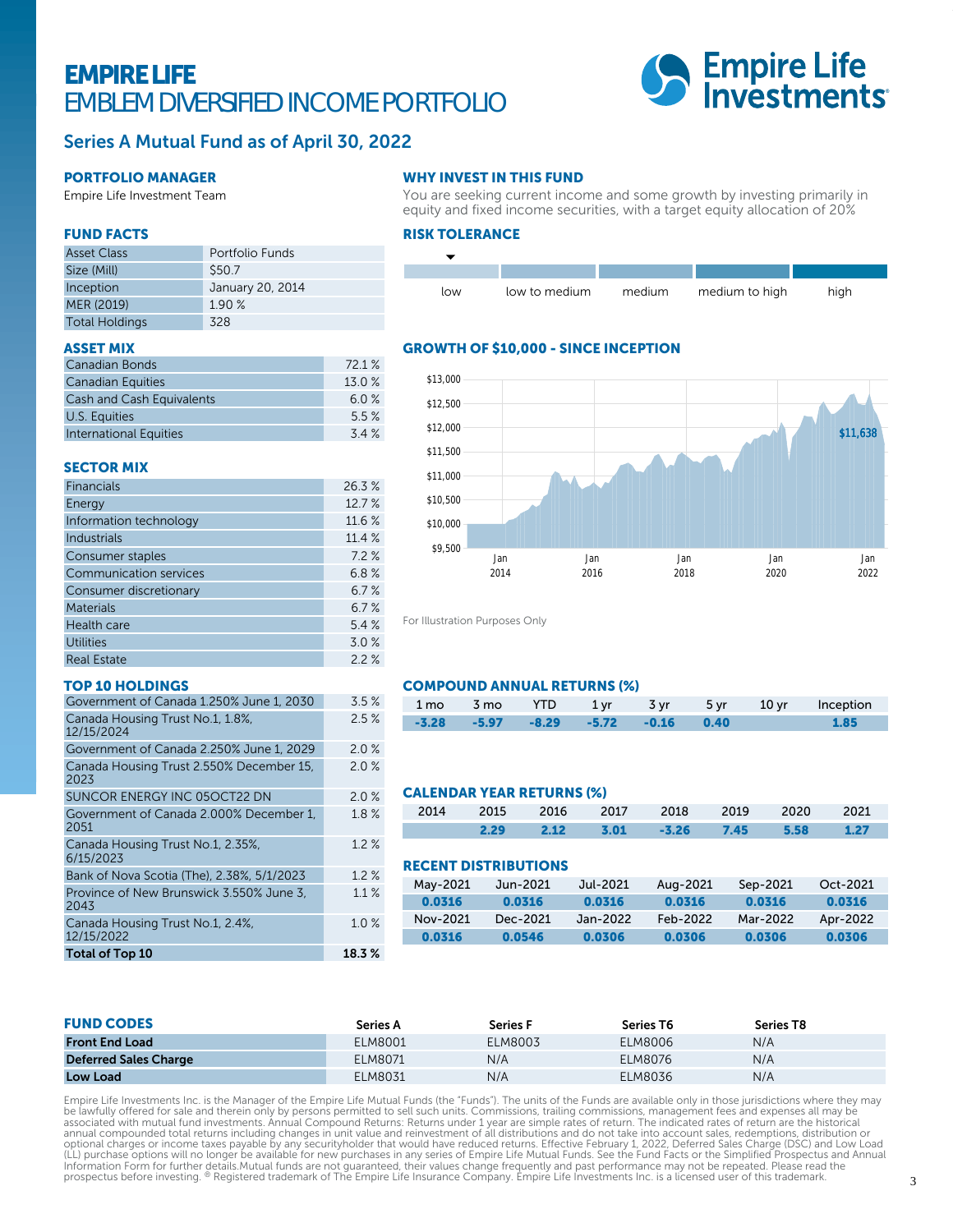## EMPIRE LIFE EMBLEM CONSERVATIVE PORTFOLIO



#### Series A Mutual Fund as of April 30, 2022

#### PORTFOLIO MANAGER

Empire Life Investment Team

## WHY INVEST IN THIS FUND

You are seeking growth and income by investing primarily in equity and fixed income securities, with a target equity allocation of 35%

#### FUND FACTS

| <b>Asset Class</b>    | Portfolio Funds |
|-----------------------|-----------------|
| Size (Mill)           | \$172.5         |
| Inception             | January 9, 2012 |
| MER (2019)            | 2.05%           |
| <b>Total Holdings</b> | 334             |

#### ASSET MIX

| <b>Canadian Bonds</b>     | 576%   |
|---------------------------|--------|
| <b>Canadian Equities</b>  | 21.7 % |
| U.S. Equities             | 8.4 %  |
| Cash and Cash Equivalents | 72%    |
| International Equities    | 51%    |

#### SECTOR MIX

| <b>Financials</b>             | 27.0 % |
|-------------------------------|--------|
| Energy                        | 12.7 % |
| <b>Industrials</b>            | 11.4%  |
| Information technology        | 11.2 % |
| Consumer staples              | 7.2%   |
| <b>Communication services</b> | 6.8%   |
| <b>Materials</b>              | 6.8%   |
| Consumer discretionary        | 6.7%   |
| Health care                   | 5.1%   |
| <b>Utilities</b>              | 2.9%   |
| <b>Real Estate</b>            | 2.3%   |

#### TOP 10 HOLDINGS

| Canada Housing Trust No.1, 1.8%,<br>12/15/2024  | 1.7%  |
|-------------------------------------------------|-------|
| Canada Housing Trust No.1, 2.35%,<br>6/15/2023  | 1.6%  |
| Royal Bank of Canada                            | 1.5%  |
| Government of Canada 2.000% December 1.<br>2051 | 1.5%  |
| Government of Canada 2.500% June 1, 2024        | 1.4%  |
| <b>Toronto-Dominion Bank</b>                    | 1.3%  |
| AltaLink L.P., 2.98%, 11/28/2022                | 1.3%  |
| Canada Housing Trust No.1, 2.4%,<br>12/15/2022  | 1.3%  |
| Honda Canada Finance Inc., 2.54%, 3/1/2023      | 1.2%  |
| Government of Canada 2.250% June 1, 2029        | 1.2%  |
| <b>Total of Top 10</b>                          | 13.9% |

#### RISK TOLERANCE



#### GROWTH OF \$10,000 - SINCE INCEPTION



For Illustration Purposes Only

 $\%$ 

 $\%$ 

 $\%$ 

 $\%$ 

#### COMPOUND ANNUAL RETURNS (%)

|  |                                               |  | 1 mo 3 mo YTD 1 yr 3 yr 5 yr 10 yr Inception |
|--|-----------------------------------------------|--|----------------------------------------------|
|  | $-3.29$ $-5.40$ $-7.25$ $-3.78$ $0.92$ $1.05$ |  |                                              |

#### CALENDAR YEAR RETURNS (%)

|  | 2014 2015 2016 2017 2018 2019 2020 2021   |  |  |          |
|--|-------------------------------------------|--|--|----------|
|  | 8.41  1.65  2.63  3.49  -5.25  9.09  5.00 |  |  | $-3.97-$ |

#### RECENT DISTRIBUTIONS

| May-2021 | Jun-2021 | Jul-2021 | Aug-2021 | Sep-2021 | Oct-2021 |
|----------|----------|----------|----------|----------|----------|
| n/a      | n/a      | n/a      | n/a      | n/a      | n/a      |
| Nov-2021 | Dec-2021 | Jan-2022 | Feb-2022 | Mar-2022 | Apr-2022 |
| n/a      | 0.3776   | n/a      | n/a      | n/a      | n/a      |

| <b>FUND CODES</b>            | Series A | <b>Series F</b> | <b>Series T6</b> | Series T8 |  |
|------------------------------|----------|-----------------|------------------|-----------|--|
| <b>Front End Load</b>        | ELM8101  | ELM8103         | ELM8106          | N/A       |  |
| <b>Deferred Sales Charge</b> | ELM8171  | N/A             | ELM8176          | N/A       |  |
| Low Load                     | ELM8131  | N/A             | ELM8136          | N/A       |  |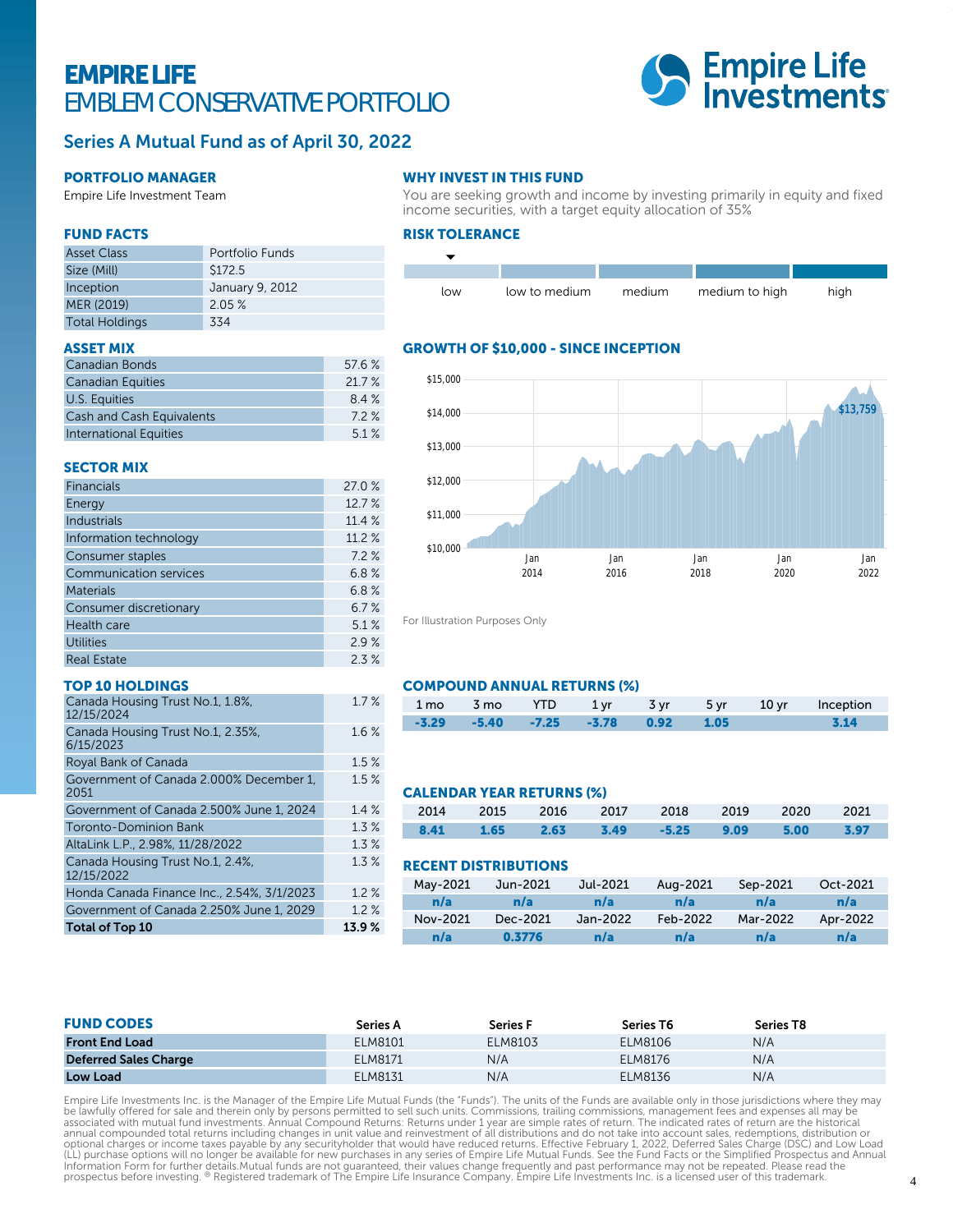## EMPIRE LIFE EMBLEM BALANCED PORTFOLIO



#### Series A Mutual Fund as of April 30, 2022

#### PORTFOLIO MANAGER

Empire Life Investment Team

#### FUND FACTS

| <b>Asset Class</b>    | Portfolio Funds |
|-----------------------|-----------------|
| Size (Mill)           | \$228.9         |
| Inception             | January 9, 2012 |
| MER (2019)            | 225%            |
| <b>Total Holdings</b> | 389             |

#### ASSET MIX

| Canadian Bonds            | 41.4% |
|---------------------------|-------|
| <b>Canadian Equities</b>  | 31.9% |
| U.S. Equities             | 11.7% |
| Cash and Cash Equivalents | 8.1%  |
| International Equities    | 7.0%  |

#### SECTOR MIX

| <b>Financials</b>             | 26.4 % |
|-------------------------------|--------|
| Energy                        | 13.0 % |
| <b>Industrials</b>            | 11.5%  |
| Information technology        | 11.2 % |
| Consumer staples              | 7.1%   |
| <b>Materials</b>              | 6.9%   |
| <b>Communication services</b> | 6.8%   |
| Consumer discretionary        | 6.6%   |
| Health care                   | 5.1%   |
| <b>Utilities</b>              | 3.0%   |
| <b>Real Estate</b>            | 2.3%   |

#### TOP 10 HOLDINGS

| Royal Bank of Canada                            | 2.2%  |
|-------------------------------------------------|-------|
| <b>Toronto-Dominion Bank</b>                    | 1.9%  |
| RBC 0.95% 02MAY22 TD                            | 1.5%  |
| <b>Bank of Nova Scotia</b>                      | 1.4%  |
| Brookfield Asset Management Inc. 'A'            | 1.4%  |
| TRANSCANADA PIPELINES LTD 06JUN22 DN            | 1.3%  |
| Enbridge Inc.                                   | 1.2%  |
| Government of Canada 2.000% December 1,<br>2051 | 1.1%  |
| <b>TC Energy Corporation</b>                    | 1.0%  |
| Canadian Natural Resources Ltd. Com             | 1.0%  |
| <b>Total of Top 10</b>                          | 14.0% |

#### WHY INVEST IN THIS FUND

You are seeking growth and income by investing primarily in equity and fixed income securities, with a target equity allocation of 50%

#### RISK TOLERANCE



#### GROWTH OF \$10,000 - SINCE INCEPTION



For Illustration Purposes Only

#### COMPOUND ANNUAL RETURNS (%)

|                                               |  |  |  | 1 mo 3 mo YTD 1 yr 3 yr 5 yr 10 yr Inception |
|-----------------------------------------------|--|--|--|----------------------------------------------|
| $-3.41$ $-5.01$ $-6.51$ $-2.06$ $1.67$ $1.49$ |  |  |  |                                              |

#### CALENDAR YEAR RETURNS (%)

|         | 2014 2015 2016 2017 2018 2019 2020 2021 |  |  |      |
|---------|-----------------------------------------|--|--|------|
| $-8.97$ | 2.11 4.15 4.34 -7.29 10.50 3.79         |  |  | 6.83 |

#### RECENT DISTRIBUTIONS

| Mav-2021 | Jun-2021 | Jul-2021 | Aug-2021 | Sep-2021 | Oct-2021 |  |
|----------|----------|----------|----------|----------|----------|--|
| n/a      | n/a      | n/a      | n/a      | n/a      | n/a      |  |
| Nov-2021 | Dec-2021 | Jan-2022 | Feb-2022 | Mar-2022 | Apr-2022 |  |
| n/a      | 0.5062   | n/a      | n/a      | n/a      | n/a      |  |

| <b>FUND CODES</b>            | Series A | <b>Series F</b> | <b>Series T6</b> | Series T8      |  |
|------------------------------|----------|-----------------|------------------|----------------|--|
| <b>Front End Load</b>        | ELM8301  | ELM8303         | ELM8306          | <b>ELM8308</b> |  |
| <b>Deferred Sales Charge</b> | ELM8371  | N/A             | ELM8376          | <b>ELM8378</b> |  |
| <b>Low Load</b>              | ELM8331  | N/A             | ELM8336          | ELM8338        |  |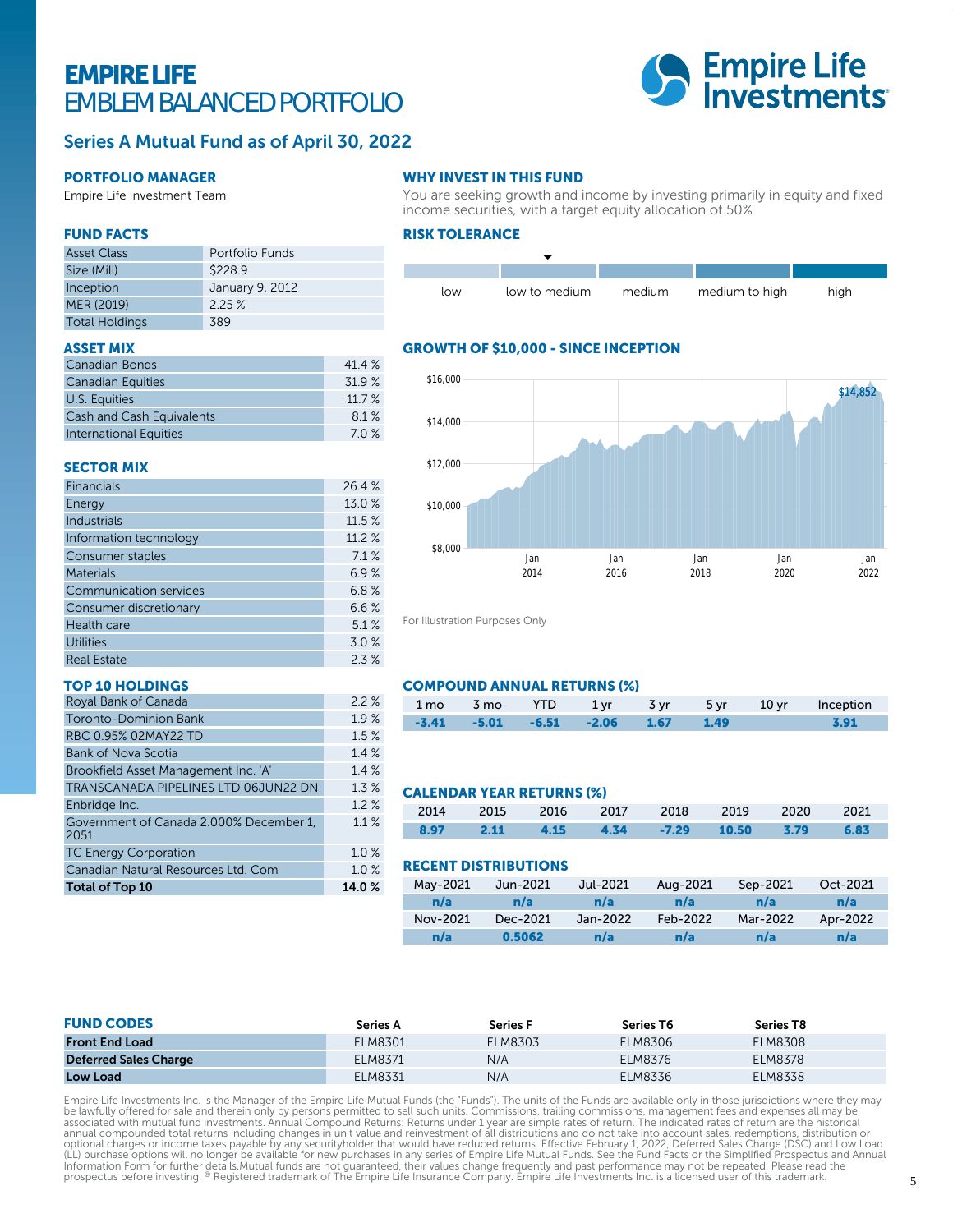## EMPIRE LIFE EMBLEM MODERATE GROWTH PORTFOLIO



### Series A Mutual Fund as of April 30, 2022

#### PORTFOLIO MANAGER

Empire Life Investment Team

#### WHY INVEST IN THIS FUND

RISK TOLERANCE

You are seeking growth and income by investing primarily in equity and fixed income securities, with a target equity allocation of 65%



#### GROWTH OF \$10,000 - SINCE INCEPTION



For Illustration Purposes Only

#### COMPOUND ANNUAL RETURNS (%)

|                                        |  |  |  | 1 mo 3 mo YTD 1 yr 3 yr 5 yr 10 yr Inception |
|----------------------------------------|--|--|--|----------------------------------------------|
| $-3.51$ $-4.51$ $-5.46$ 0.15 2.61 2.05 |  |  |  |                                              |

#### CALENDAR YEAR RETURNS (%)

|      |      | 2014 2015 2016 2017 2018 2019 2020 2021    |  |  |  |
|------|------|--------------------------------------------|--|--|--|
| 9.63 | 2.09 | 6.90   4.99   -9.29   12.12   2.53   10.17 |  |  |  |

#### RECENT DISTRIBUTIONS

| May-2021 | Jun-2021 | Jul-2021 | Aug-2021 | Sep-2021 | Oct-2021 |
|----------|----------|----------|----------|----------|----------|
| n/a      | n/a      | n/a      | n/a      | n/a      | n/a      |
| Nov-2021 | Dec-2021 | Jan-2022 | Feb-2022 | Mar-2022 | Apr-2022 |
| n/a      | 0.6415   | n/a      | n/a      | n/a      | n/a      |

| <b>FUND CODES</b>            | Series A | <b>Series F</b> | <b>Series T6</b> | Series T8      |  |
|------------------------------|----------|-----------------|------------------|----------------|--|
| <b>Front End Load</b>        | ELM8501  | ELM8503         | ELM8506          | <b>ELM8508</b> |  |
| <b>Deferred Sales Charge</b> | ELM8571  | N/A             | ELM8576          | <b>ELM8578</b> |  |
| <b>Low Load</b>              | ELM8531  | N/A             | ELM8536          | ELM8538        |  |

Empire Life Investments Inc. is the Manager of the Empire Life Mutual Funds (the "Funds"). The units of the Funds are available only in those jurisdictions where they may be lawfully offered for sale and therein only by persons permitted to sell such units. Commissions, trailing commissions, management fees and expenses all may be<br>associated with mutual fund investments. Annual Compound Ret Information Form for further details.Mutual funds are not guaranteed, their values change frequently and past performance may not be repeated. Please read the<br>prospectus before investing. ® Registered trademark of The Empi

#### FUND FACTS

| <b>Asset Class</b>    | Portfolio Funds |
|-----------------------|-----------------|
| Size (Mill)           | \$301.1         |
| Inception             | January 9, 2012 |
| MER (2019)            | 2.35%           |
| <b>Total Holdings</b> | 387             |

#### ASSET MIX

| <b>Canadian Equities</b>         | 43.0 % |
|----------------------------------|--------|
| <b>Canadian Bonds</b>            | 26.8%  |
| U.S. Equities                    | 14.8 % |
| International Equities           | 78%    |
| <b>Cash and Cash Equivalents</b> | 75%    |

#### SECTOR MIX

| Financials                    | 27.2%  |
|-------------------------------|--------|
| Energy                        | 13.4 % |
| <b>Industrials</b>            | 11.3 % |
| Information technology        | 10.8 % |
| Consumer staples              | 7.0%   |
| <b>Materials</b>              | 6.9%   |
| <b>Communication services</b> | 6.8%   |
| Consumer discretionary        | 6.5%   |
| Health care                   | 4.8%   |
| <b>Utilities</b>              | 3.1%   |
| <b>Real Estate</b>            | 2.3%   |

#### TOP 10 HOLDINGS

| Royal Bank of Canada                             | 3.0%   |
|--------------------------------------------------|--------|
| <b>Toronto-Dominion Bank</b>                     | 2.5%   |
| Bank of Nova Scotia                              | 1.8%   |
| Brookfield Asset Management Inc. 'A'             | 1.8%   |
| Enbridge Inc.                                    | 1.5%   |
| <b>TC Energy Corporation</b>                     | 1.4%   |
| Canadian Natural Resources Ltd. Com              | 1.4%   |
| <b>Bank of Montreal</b>                          | 1.4%   |
| Alimentation Couche-Tard Inc. Multiple Vtg<br>Sh | 1.4%   |
| Canadian Pacific Railway Limited                 | 1.3%   |
| Total of Top 10                                  | 17.6 % |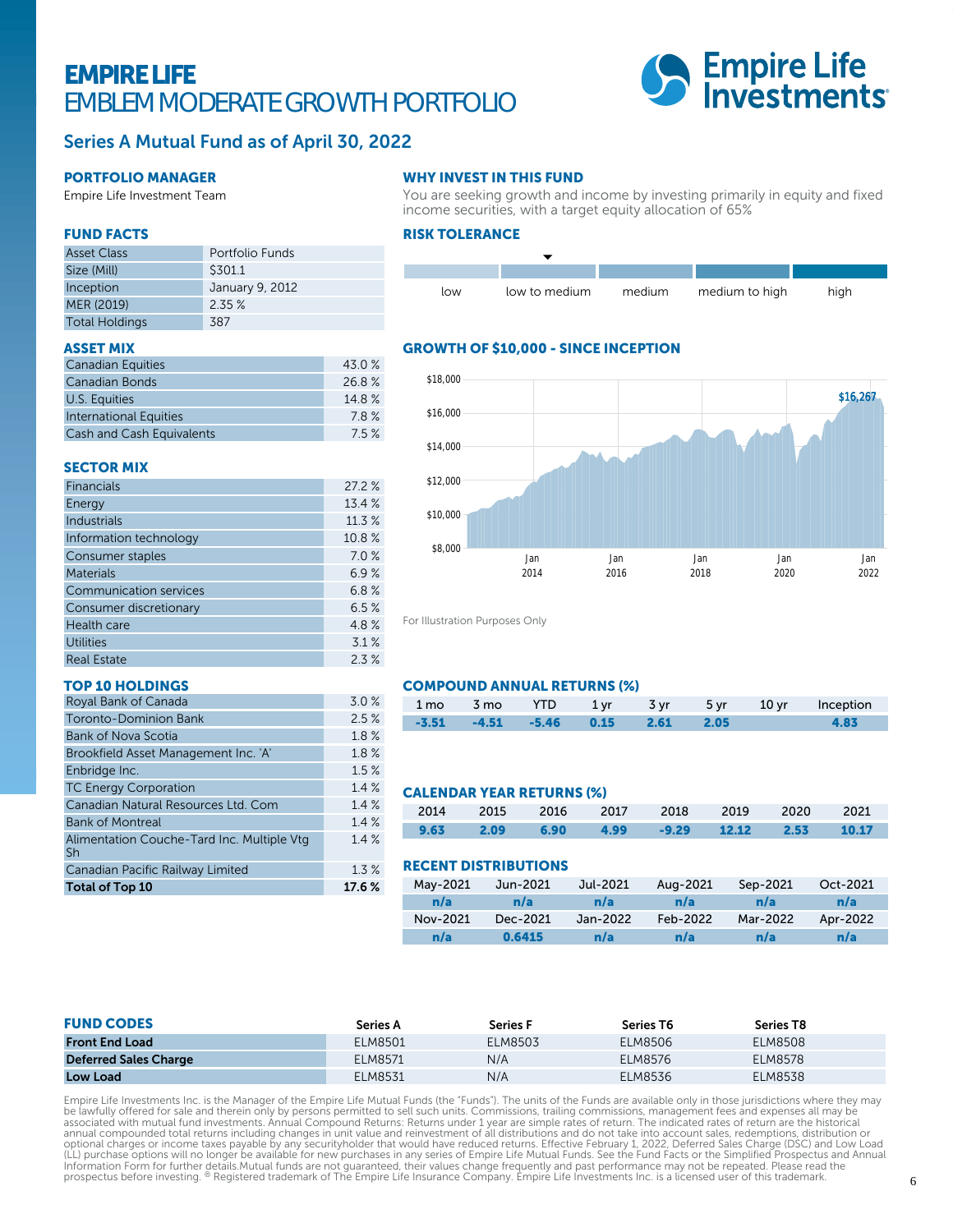## EMPIRE LIFE EMBLEM GROWTH PORTFOLIO



#### Series A Mutual Fund as of April 30, 2022

#### PORTFOLIO MANAGER

Empire Life Investment Team

#### FUND FACTS

| <b>Asset Class</b>    | Portfolio Funds |
|-----------------------|-----------------|
| Size (Mill)           | \$299.8         |
| Inception             | January 9, 2012 |
| MER (2019)            | 241%            |
| <b>Total Holdings</b> | 393             |

#### ASSET MIX

| <b>Canadian Equities</b>         | 54.0 %   |
|----------------------------------|----------|
| U.S. Equities                    | $15.5\%$ |
| <b>Canadian Bonds</b>            | 15.0%    |
| International Equities           | 91%      |
| <b>Cash and Cash Equivalents</b> | 6.5%     |

#### SECTOR MIX

| <b>Financials</b>             | 28.0%  |
|-------------------------------|--------|
| Energy                        | 13.7%  |
| <b>Industrials</b>            | 11.3 % |
| Information technology        | 10.1%  |
| <b>Materials</b>              | 7.0%   |
| Consumer staples              | 7.0%   |
| <b>Communication services</b> | 6.7%   |
| Consumer discretionary        | 6.3%   |
| Health care                   | 4.5%   |
| <b>Utilities</b>              | 3.1%   |
| <b>Real Estate</b>            | 2.3%   |

#### TOP 10 HOLDINGS

| Royal Bank of Canada                             | 3.8%  |
|--------------------------------------------------|-------|
| <b>Toronto-Dominion Bank</b>                     | 3.2%  |
| <b>Bank of Nova Scotia</b>                       | 2.3%  |
| Brookfield Asset Management Inc. 'A'             | 2.3%  |
| Enbridge Inc.                                    | 1.9%  |
| <b>Bank of Montreal</b>                          | 1.7%  |
| <b>TC Energy Corporation</b>                     | 1.7%  |
| Canadian Natural Resources Ltd. Com              | 1.7%  |
| Alimentation Couche-Tard Inc. Multiple Vtg<br>Sh | 1.7%  |
| Canadian Pacific Railway Limited                 | 1.7%  |
| Total of Top 10                                  | 22.1% |

#### WHY INVEST IN THIS FUND

You are seeking growth and income by investing primarily in equity and fixed income securities, with a target equity allocation of 80%

#### RISK TOLERANCE



#### GROWTH OF \$10,000 - SINCE INCEPTION



For Illustration Purposes Only

#### COMPOUND ANNUAL RETURNS (%)

|  |                                              |  |  | 1 mo 3 mo YTD 1 yr 3 yr 5 yr 10 yr Inception |
|--|----------------------------------------------|--|--|----------------------------------------------|
|  | $-3.56$ $-3.94$ $-4.32$ $2.43$ $3.26$ $2.41$ |  |  |                                              |

#### CALENDAR YEAR RETURNS (%)

|  |  | 2014 2015 2016 2017 2018 2019 2020 2021     |  |  |
|--|--|---------------------------------------------|--|--|
|  |  | 9.94 1.64 9.72 5.70 -11.46 13.66 0.33 13.63 |  |  |

#### RECENT DISTRIBUTIONS

 $\%$ 

| May-2021 | Jun-2021 | Jul-2021 | Aug-2021 | Sep-2021 | Oct-2021 |
|----------|----------|----------|----------|----------|----------|
| n/a      | n/a      | n/a      | n/a      | n/a      | n/a      |
| Nov-2021 | Dec-2021 | Jan-2022 | Feb-2022 | Mar-2022 | Apr-2022 |
| n/a      | 0.5668   | n/a      | n/a      | n/a      | n/a      |

| <b>FUND CODES</b>            | Series A | <b>Series F</b> | Series T6 | Series T8      |  |
|------------------------------|----------|-----------------|-----------|----------------|--|
| <b>Front End Load</b>        | ELM8701  | ELM8703         | ELM8706   | ELM8708        |  |
| <b>Deferred Sales Charge</b> | ELM8771  | N/A             | ELM8776   | <b>ELM8778</b> |  |
| <b>Low Load</b>              | ELM8731  | N/A             | ELM8736   | ELM8738        |  |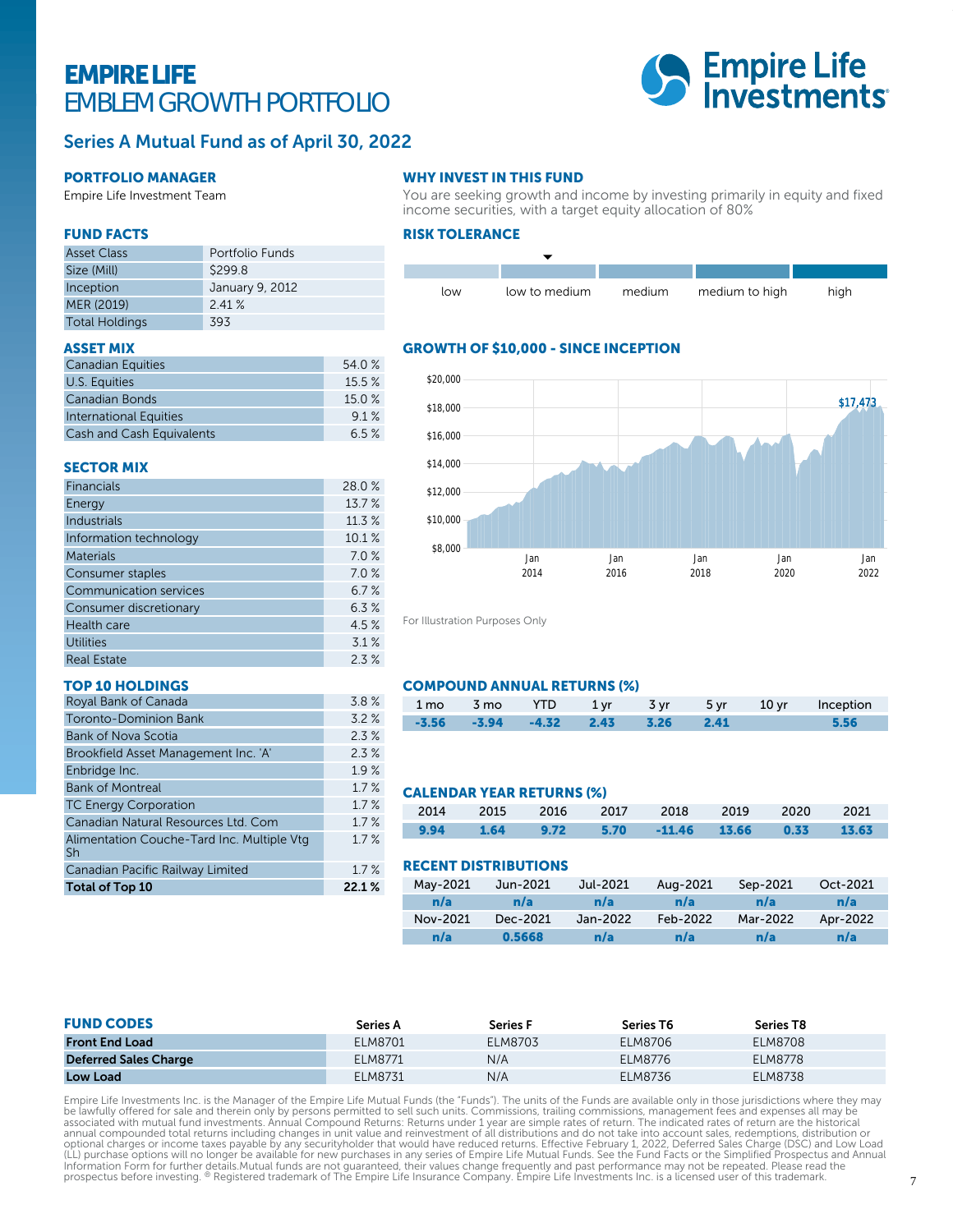## EMPIRE LIFE EMBLEM AGGRESSIVE GROWTH PORTFOLIO



### Series A Mutual Fund as of April 30, 2022

#### PORTFOLIO MANAGER

Empire Life Investment Team

#### FUND FACTS

| <b>Asset Class</b>    | Portfolio Funds |
|-----------------------|-----------------|
| Size (Mill)           | \$62.9          |
| Inception             | January 9, 2012 |
| MER (2019)            | 2.57%           |
| <b>Total Holdings</b> | 249             |

#### ASSET MIX

| <b>Canadian Equities</b>         | 58.6 % |
|----------------------------------|--------|
| U.S. Equities                    | 20.5%  |
| <b>International Equities</b>    | 14.0%  |
| <b>Cash and Cash Equivalents</b> | 5.3%   |
| Canadian Bonds                   | 16%    |

#### SECTOR MIX

| <b>Financials</b>             | 27.1%  |
|-------------------------------|--------|
| Energy                        | 12.9%  |
| <b>Industrials</b>            | 11.7 % |
| Information technology        | 11.1%  |
| Consumer staples              | 7.1%   |
| <b>Materials</b>              | 6.9%   |
| <b>Communication services</b> | 6.6%   |
| Consumer discretionary        | 6.6%   |
| Health care                   | 4.9%   |
| <b>Utilities</b>              | 2.9%   |
| <b>Real Estate</b>            | 2.3%   |

#### TOP 10 HOLDINGS

| Royal Bank of Canada                             | 4.1%  |
|--------------------------------------------------|-------|
| <b>Toronto-Dominion Bank</b>                     | 3.5%  |
| <b>Bank of Nova Scotia</b>                       | 2.5%  |
| Brookfield Asset Management Inc. 'A'             | 2.4%  |
| Enbridge Inc.                                    | 2.0%  |
| <b>Bank of Montreal</b>                          | 1.9%  |
| Canadian Natural Resources Ltd. Com              | 1.9%  |
| Alimentation Couche-Tard Inc. Multiple Vtg<br>Sh | 1.8%  |
| Canadian Pacific Railway Limited                 | 1.8%  |
| <b>TC Energy Corporation</b>                     | 1.8%  |
| <b>Total of Top 10</b>                           | 23.8% |

#### WHY INVEST IN THIS FUND

You are seeking growth by investing primarily in equity securities

#### RISK TOLERANCE



#### GROWTH OF \$10,000 - SINCE INCEPTION



For Illustration Purposes Only

#### COMPOUND ANNUAL RETURNS (%)

|  |                                            |  |  | 1 mo 3 mo YTD 1 yr 3 yr 5 yr 10 yr Inception |
|--|--------------------------------------------|--|--|----------------------------------------------|
|  | $-3.79$ $-3.85$ $-4.04$ $3.53$ $3.92$ 2.99 |  |  |                                              |

#### CALENDAR YEAR RETURNS (%)

|  |  | 2014 2015 2016 2017 2018 2019 2020 2021        |  |  |
|--|--|------------------------------------------------|--|--|
|  |  | 10.32 1.64 11.45 6.78 -12.20 15.16 -0.44 16.22 |  |  |

#### RECENT DISTRIBUTIONS

| May-2021 | Jun-2021 | Jul-2021 | Aug-2021 | Sep-2021 | Oct-2021 |
|----------|----------|----------|----------|----------|----------|
| n/a      | n/a      | n/a      | n/a      | n/a      | n/a      |
| Nov-2021 | Dec-2021 | Jan-2022 | Feb-2022 | Mar-2022 | Apr-2022 |
| n/a      | 0.7364   | n/a      | n/a      | n/a      | n/a      |

| <b>FUND CODES</b>            | <b>Series A</b> | <b>Series F</b> | Series T6 | Series T8      |  |
|------------------------------|-----------------|-----------------|-----------|----------------|--|
| <b>Front End Load</b>        | ELM8901         | ELM8903         | ELM8906   | ELM8908        |  |
| <b>Deferred Sales Charge</b> | ELM8971         | N/A             | ELM8976   | <b>ELM8978</b> |  |
| <b>Low Load</b>              | ELM8931         | N/A             | ELM8936   | ELM8938        |  |